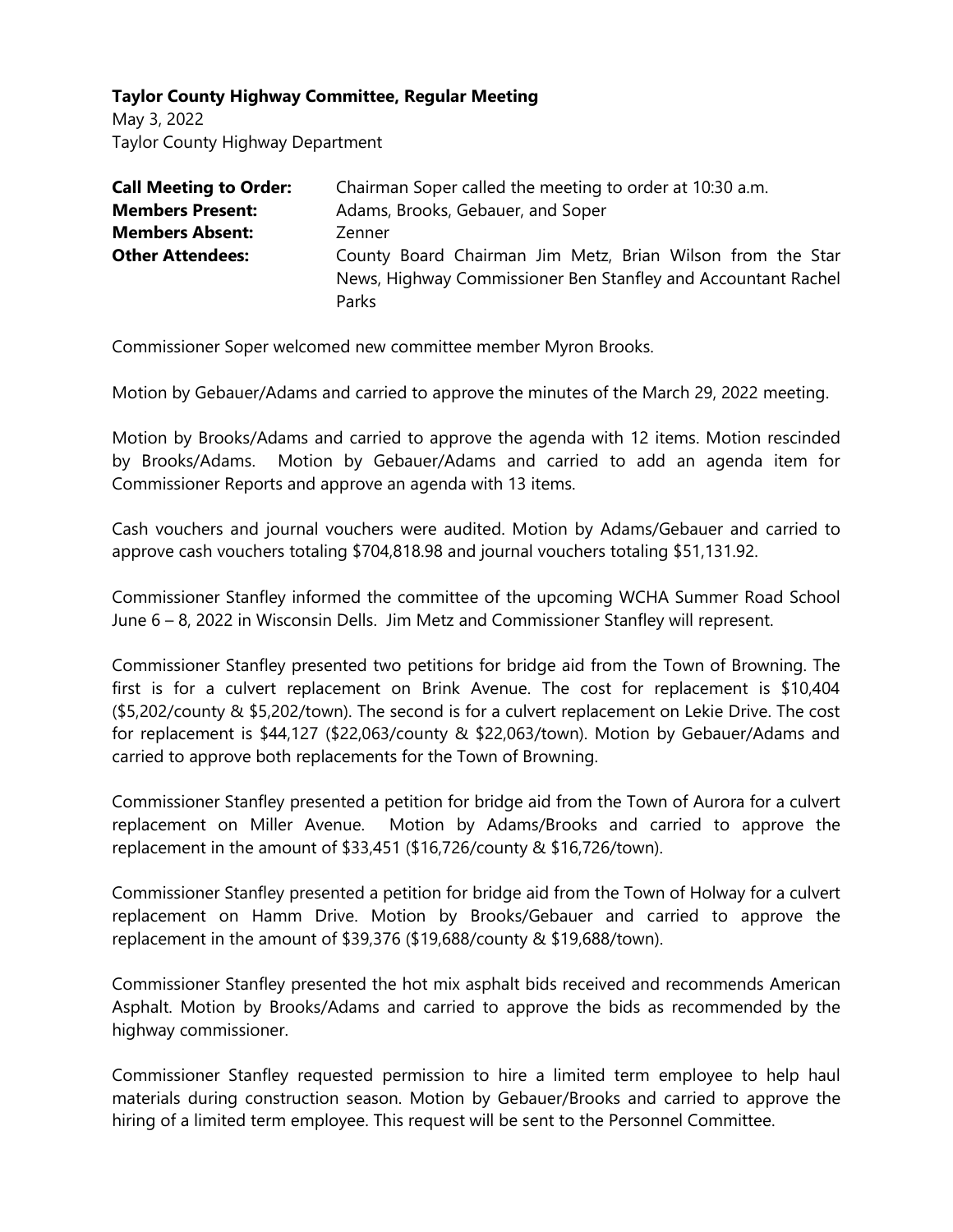Commissioner Stanfley presented a request, from a local ATV group to open STH 73 (CTH D to Oak Street) to ATV use. After discussion, the township will pursue a speed reduction for that stretch of highway and then revisit the ATV usage on STH 73.

Commissioner Stanfley updated the committee on the following:

- Work on CTH O (CTH Q to Gibson Street) has begun. The milling on STH 13 will begin this week as well.
- The state salt bids were received, with only a 2% increase.
- A seed mill in the Town of Roosevelt wants access to CTH F year-round for truck traffic.
- Many projects were recently approved:
	- o STP Rural (CTH A in Stetsonville)
	- o Local Bridge Program (Browning, CTH A & CTH F)
	- o TRI-S (Town of Chelsea)
	- o TRI-D (Town of Medford)
- A preconstruction meeting will be held on Wednesday, May 4 for the Rib Lake Shop.
- County winter numbers are higher than the past years.
- Comparing  $4 10$ 's vs.  $5 8$ 's, there was a savings of approx. \$17,260
- Looking at the overtime that was converted to comp time, in 2021, about 478 hours were converted, which is about 22% of all overtime. This saved the county \$17,072 in overtime and \$11,225 in incidental labor charges.

**Next Committee Meeting:** The next regular meeting of the Taylor County Highway Committee will be scheduled for **June 14, 2022 at 11:00 a.m.** at the Taylor County Highway Department.

**Adjournment:** Motion by Adams/Gebauer and carried to adjourn at 11:45 a.m.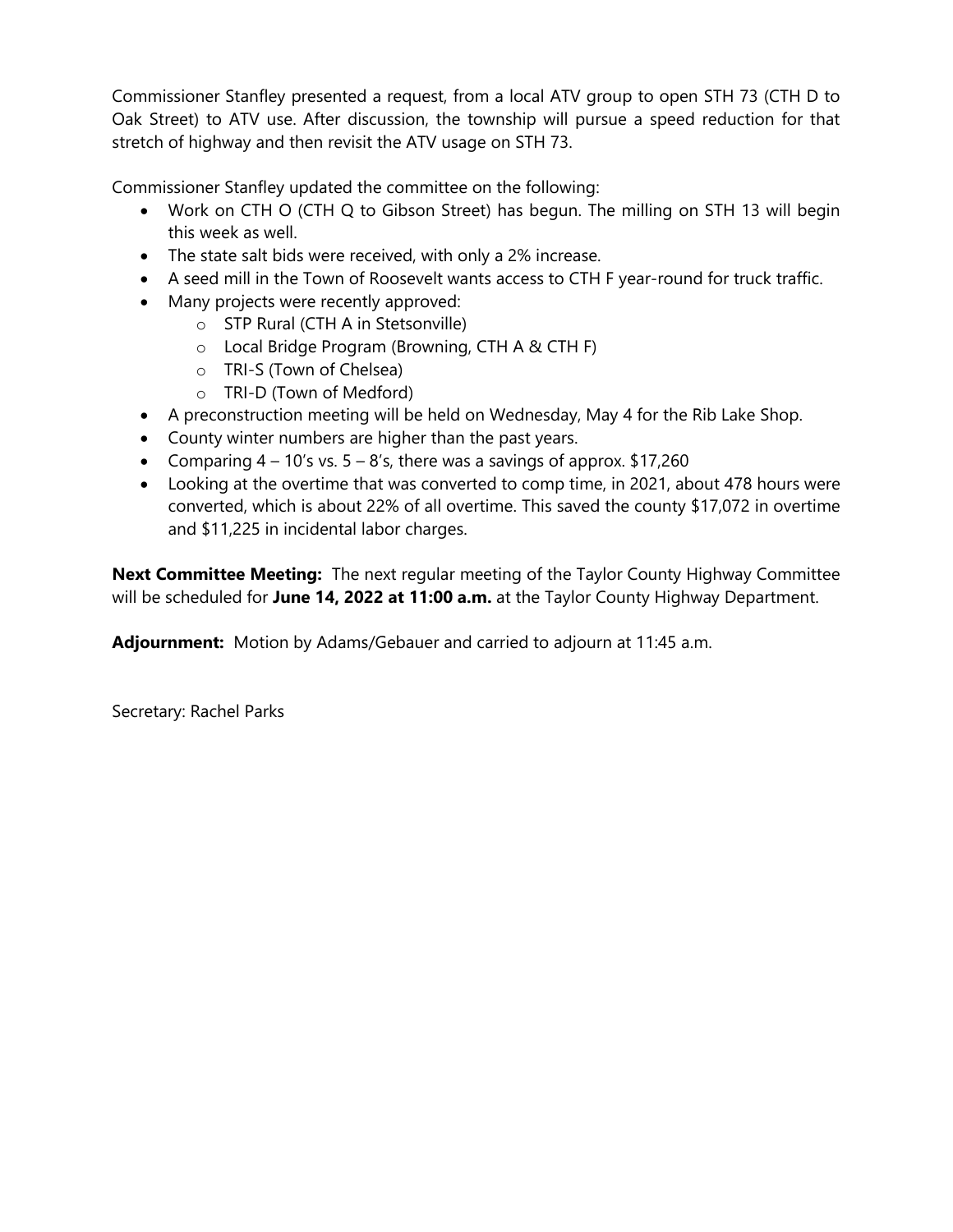## **Taylor County Highway Committee, Regular Meeting**

March 29, 2022 Taylor County Highway Department

| <b>Call Meeting to Order:</b> | Chairman Mildbrand called the meeting to order at 9:00 a.m.                                                                          |
|-------------------------------|--------------------------------------------------------------------------------------------------------------------------------------|
| <b>Members Present:</b>       | Adams, Gebauer, Hinkel, Mildbrand and Soper                                                                                          |
| <b>Members Absent:</b>        | None                                                                                                                                 |
| <b>Other Attendees:</b>       | County Board Chairman Jim Metz, Brian Wilson from the Star<br>News, Highway Commissioner Ben Stanfley and Accountant Rachel<br>Parks |

Motion by Gebauer/Hinkel and carried to approve the minutes of the March 3, 2022 meeting.

Motion by Hinkel/Adams and carried to approve the agenda with 11 items.

Commissioner Stanfley informed the committee that a patrolman gave his letter of resignation and requested permission to hire one patrolman. Motion by Hinkel/Adams and carried to approve the hiring of one patrolman.

Commissioner Stanfley presented a petition for bridge aid request from the Town of Roosevelt for a culvert replacement on 10<sup>th</sup> Avenue. Motion by Soper/Gebauer and carried to approve the replacement in the amount of \$16,548 (\$8,274/county & \$8,274/town).

Commissioner Stanfley informed the committee that Chippewa County did not submit their asphalt bids before the deadline. He recommended the asphalt bids for CTH H  $\&$  CTH M be rejected and republished for rebids. He presented his recommendations for the remaining bid quotations received on various construction materials. Motion by Soper/Hinkel and carried to reject the asphalt bids for CTH H & CTH M and approve all other bids as recommended by the highway commissioner.

Commissioner Stanfley requested permission to hire a limited term employee to help haul materials during construction season. Motion by Hinkel/Gebauer and carried to table this item until the next meeting.

Commissioner Stanfley updated the committee on the following:

- The March winter budget numbers are the highest they've been in 3 years.
- There is 20" thaw with 42" of frost still in the ground.
- All the contracting for the Rib Lake shop is completed.

The committee moved into closed session to discuss the performance evaluation for Highway Commissioner. Motion by Gebauer/Hinkel. Roll call vote – Yes: Soper, Hinkel, Gebauer, Adams, Mildbrand. No: none. The committee moved into closed session at 9:32 a.m.

Motion by Soper/Adams and carried to move into open session at 9:50 a.m. Motion rescinded to remain in closed session.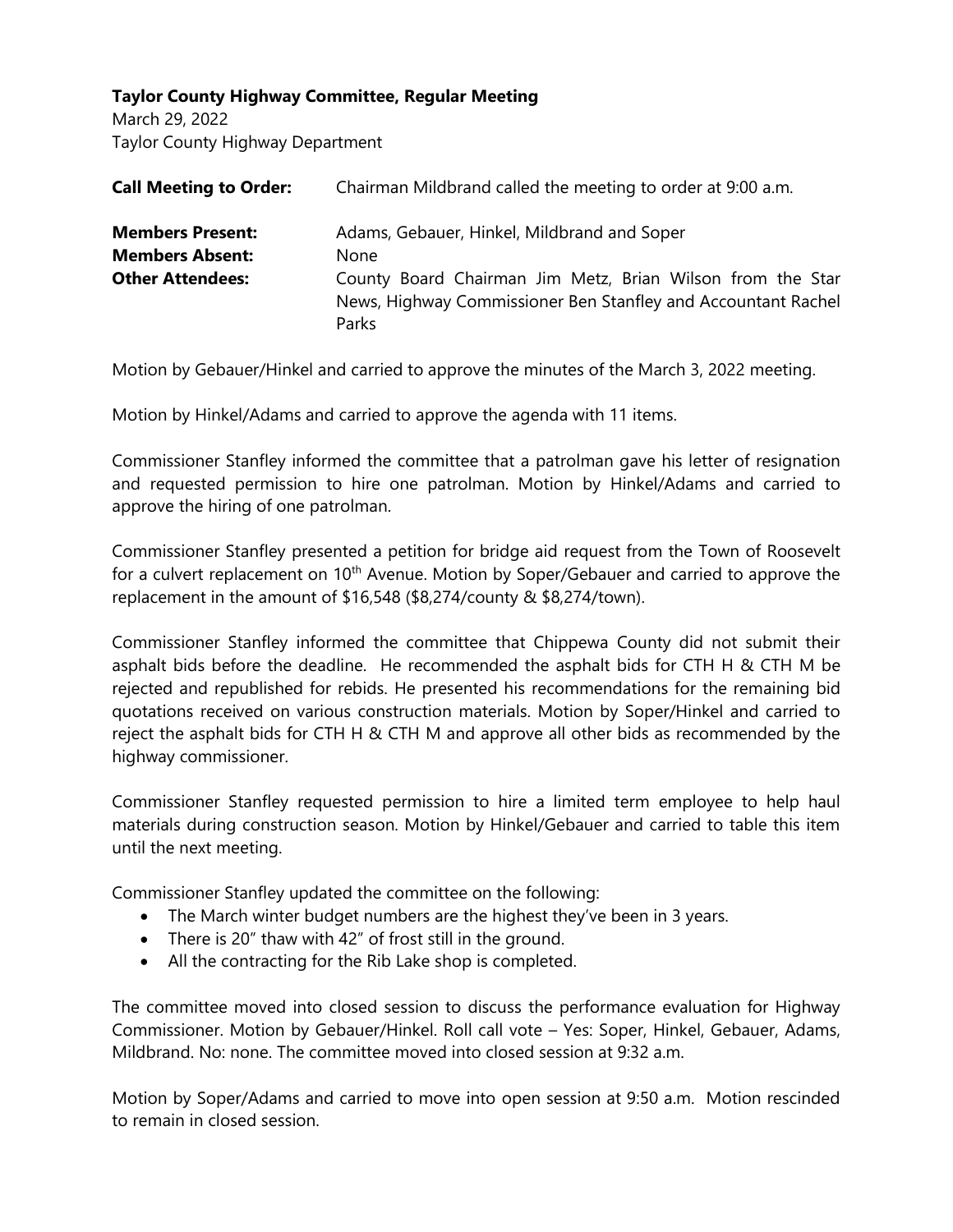Motion by Soper/Adams and carried to move into open session at 10:00 a.m.

**Next Committee Meeting:** The next regular meeting of the Taylor County Highway Committee will be scheduled for **May 3 at 9:00 a.m.** at the Taylor County Highway Department.

**Adjournment:** Motion by Gebauer/Hinkel and carried to adjourn at 10:03 a.m.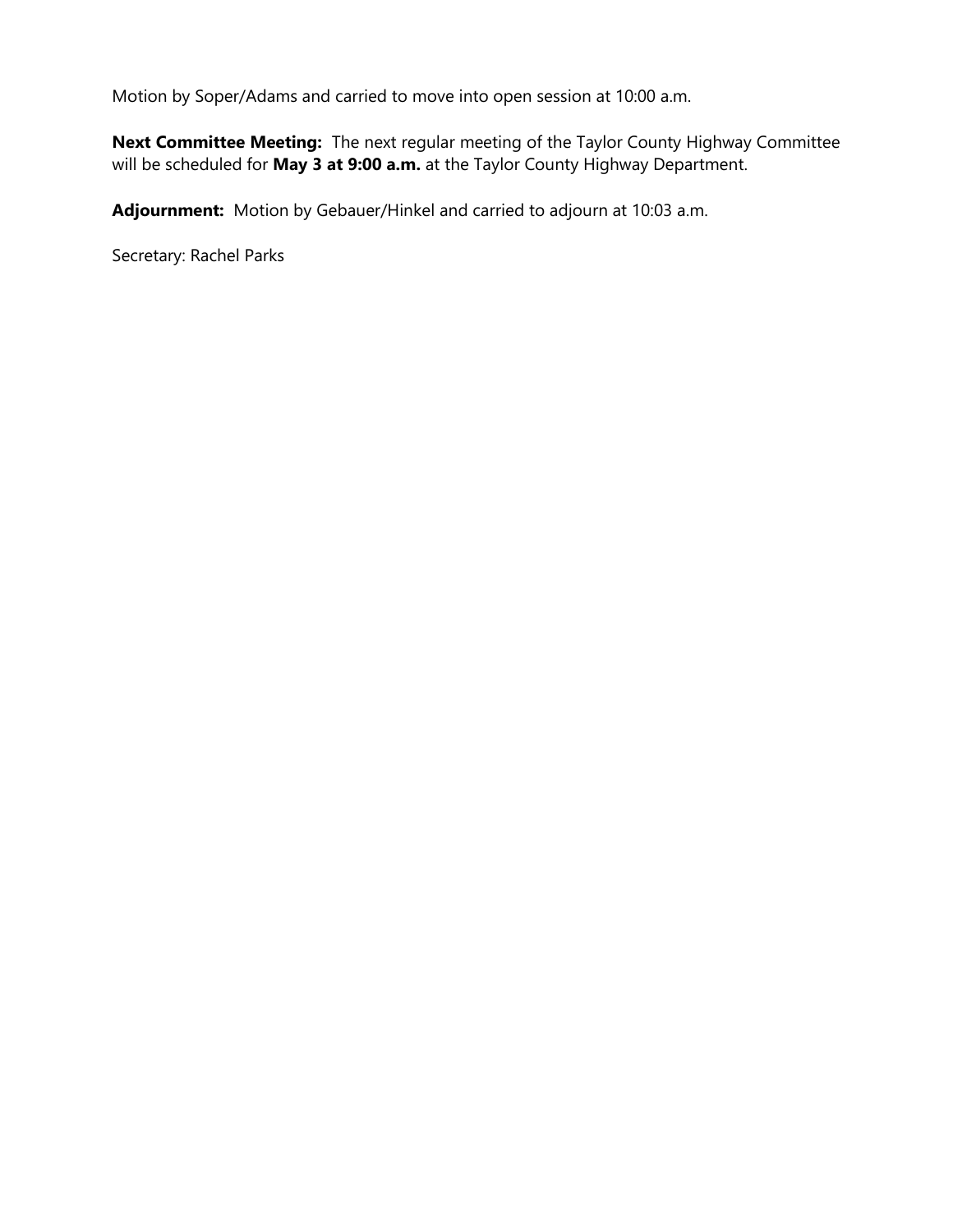Taylor County Highway Department

| <b>Call Meeting to Order:</b><br><b>Members Present:</b> | Chairman Mildbrand called the meeting to order at 2:00 p.m.<br>Adams, Gebauer, Hinkel, Mildbrand and Soper                                                                                                                                        |
|----------------------------------------------------------|---------------------------------------------------------------------------------------------------------------------------------------------------------------------------------------------------------------------------------------------------|
|                                                          |                                                                                                                                                                                                                                                   |
| <b>Members Absent:</b>                                   | None                                                                                                                                                                                                                                              |
| <b>Other Attendees:</b>                                  | County Board Chairman Jim Metz, County Clerk Andria Farrand, Finance<br>Director Larry Brandl, Forestry Director Jake Walcisak, Bob Sworski &<br>Kim Grabinski from CBS Squared, Highway Commissioner Ben Stanfley<br>and Accountant Rachel Parks |

Motion by Gebauer/Hinkel and carried to approve the minutes of the January 11, 2022 meeting.

Motion by Adams/Soper and carried to approve the agenda with 14 items.

Cash vouchers and journal vouchers were audited. Motion by Hinkel/Gebauer and carried to approve cash vouchers totaling \$531,106.81 and journal vouchers totaling \$100,829.84.

A resolution honoring retiree Gary Gretzinger was presented to the committee. Motion by Soper/Gebauer and carried to approve the resolution as presented.

A resolution honoring retiree Doug Brost was presented to the committee. Motion by Adams/Hinkel and carried to approve the resolution as presented.

Commissioner Stanfley spoke to the Town of Grover regarding the artesian well on CTH M. The Town of Grover is not interested in heading the project. The committee is not opposed to the project happening; however, they are not interested in taking lead on the project.

Commissioner Stanfley requested permission to hire one patrolman due to a recent resignation. Motion by Hinkel/Gebauer and carried to approve the hiring of a patrolman.

Bob Sworski and Kim Grabinski, from CBS Squared, opened the bids received for the Rib Lake Highway Shop. See attachment for bid tabulation.

Motion by Soper/Hinkel and carried to move into closed session at 2:40 p.m. Roll call vote: Yes: Mildbrand, Soper, Adams, Gebauer and Hinkel. No: None

Motion by Gebauer/Adams and carried to move into open session at 3:23 p.m.

A resolution was presented, for the use of ARPA funding to finance a portion of the Rib Lake Highway Shop. Motion by Hinkel/Adams and carried to approve the resolution and forward to County Board.

Commissioner Stanfley requested approval to hire an engineer to perform pavement design analysis on county highways for potential STP projects. Motion by Adams/Gebauer and carried to approve the completion of the pavement design analysis for potential STP projects.

Commissioner Stanfley updated the committee on the following:

- Safety audit was completed with no issues found.
- Working with NTC for a lock out/tag out and hazardous waste trainings.
- Attended a Towns Association meeting and discussed the BIL Infrastructure funds available for use.
- Presented the DOT with a 3-year maintenance plan.
- Working with the DOT for updated brine equipment at the Gilman shop.
- Received our TMA for the STH 73/STH 13 signing project. Work has already begun.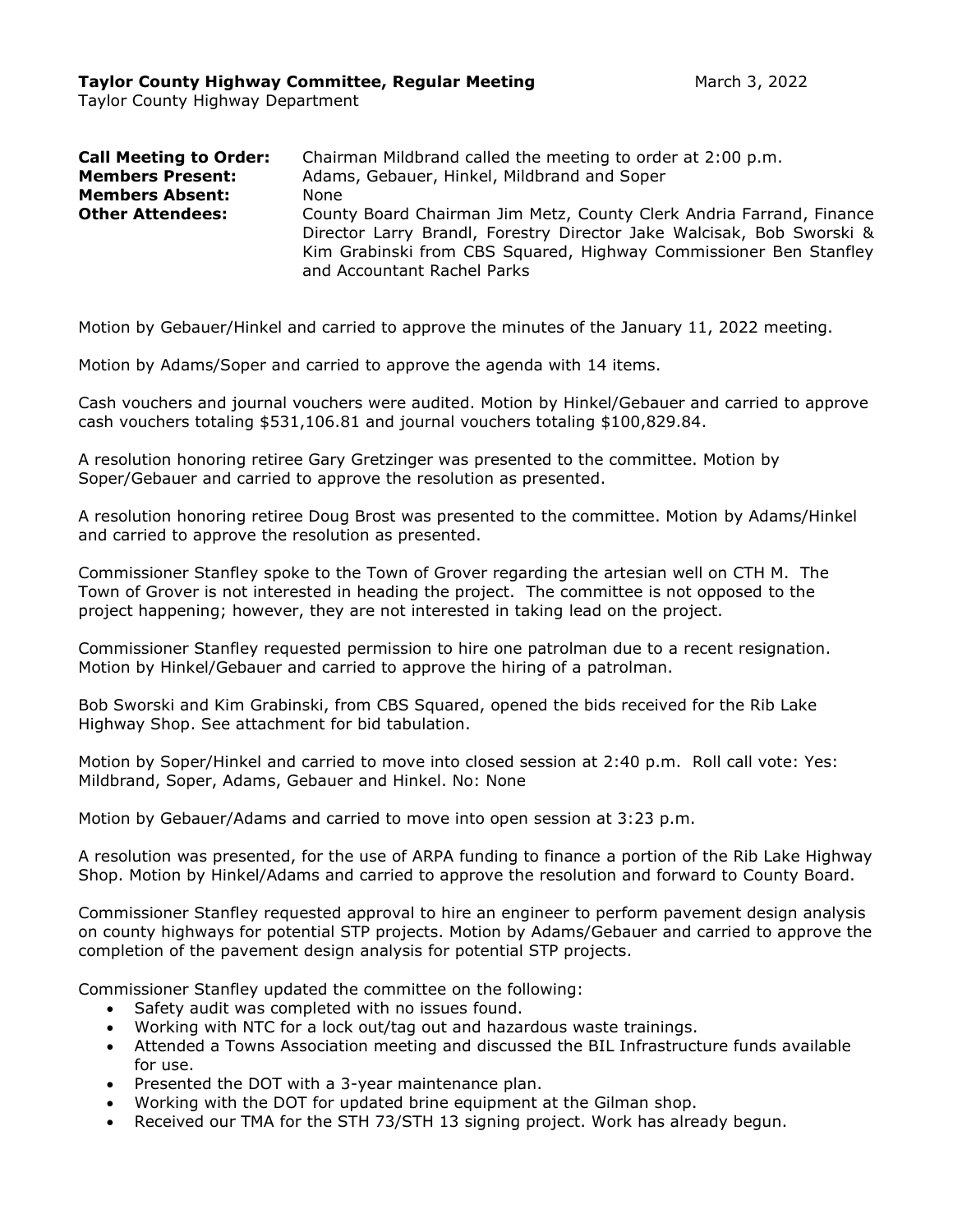**Next Committee Meeting:** The next regular meeting of the Taylor County Highway Committee will be scheduled for **March 29 at 9:00 a.m.** at the Taylor County Highway Department.

**Adjournment:** Motion by Gebauer/Hinkel and carried to adjourn at 4:06 p.m.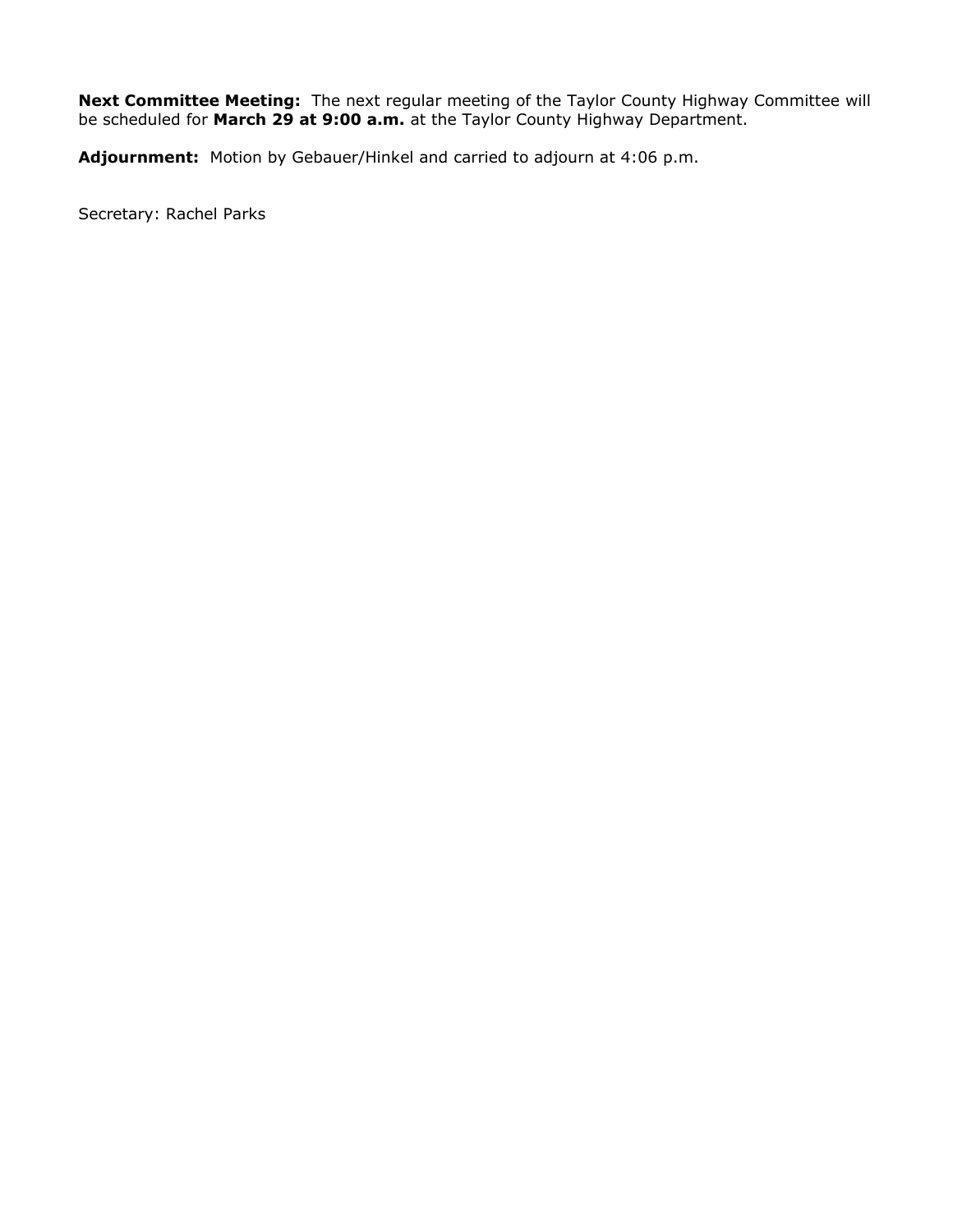

Bid Tabulation / TAYLC 19001<br>Taylor County – Bid Package No 1 GENERAL CONSTRUCTION<br>Taylor County Highway Facility<br>Medford, WI<br>2:00 pm (CST) Thursday March 3, 2022

|                  | <b>Contractor</b> | <b>Bid</b><br>bond | Add<br>#1 | Add<br>#2 | Add<br>#3 | Add<br>#4 | All Site Work | <b>Unit Cost for</b><br><b>Structure</b><br><b>Excavations and</b><br><b>Backfills</b> | <b>All Work Associated</b><br>with Metal building                                        | All Other Work | <b>Total for B</b><br>1 GEI<br><b>CONSTF</b> |
|------------------|-------------------|--------------------|-----------|-----------|-----------|-----------|---------------|----------------------------------------------------------------------------------------|------------------------------------------------------------------------------------------|----------------|----------------------------------------------|
| S.D. ELLENBECKER |                   |                    |           |           |           |           | #841,894.00   |                                                                                        |                                                                                          |                |                                              |
| HOUTARI CONST.   |                   |                    |           |           |           |           | $+150,000.00$ |                                                                                        | \$33/cu yd \$1,484,379.00 - \$2,325<br>\$26.45/cu yd \$608,000.00 \$1,467,000.00 \$2,22? |                |                                              |
|                  |                   |                    |           |           |           |           |               |                                                                                        |                                                                                          |                |                                              |
|                  |                   |                    |           |           |           |           |               |                                                                                        |                                                                                          |                |                                              |
|                  |                   |                    |           |           |           |           |               |                                                                                        |                                                                                          |                |                                              |
|                  |                   |                    |           |           |           |           |               |                                                                                        |                                                                                          |                |                                              |
|                  |                   |                    |           |           |           |           |               |                                                                                        |                                                                                          |                |                                              |
|                  |                   |                    |           |           |           |           |               |                                                                                        |                                                                                          |                |                                              |
|                  |                   |                    |           |           |           |           |               |                                                                                        |                                                                                          |                |                                              |
|                  |                   |                    |           |           |           |           |               |                                                                                        |                                                                                          |                |                                              |
|                  |                   |                    |           |           |           |           |               |                                                                                        |                                                                                          |                |                                              |
|                  |                   |                    |           |           |           |           |               |                                                                                        |                                                                                          |                |                                              |
|                  |                   |                    |           |           |           |           |               |                                                                                        |                                                                                          |                |                                              |
|                  |                   |                    |           |           |           |           |               |                                                                                        |                                                                                          |                |                                              |

| Base Bid No.<br><b>NERAL</b><br><b>RUCTION</b> | Remarks |
|------------------------------------------------|---------|
| 5,940.00<br>5,000.00                           |         |
|                                                |         |
|                                                |         |
|                                                |         |
|                                                |         |
|                                                |         |
|                                                |         |
|                                                |         |
|                                                |         |
|                                                |         |
|                                                |         |
|                                                |         |
|                                                |         |
|                                                |         |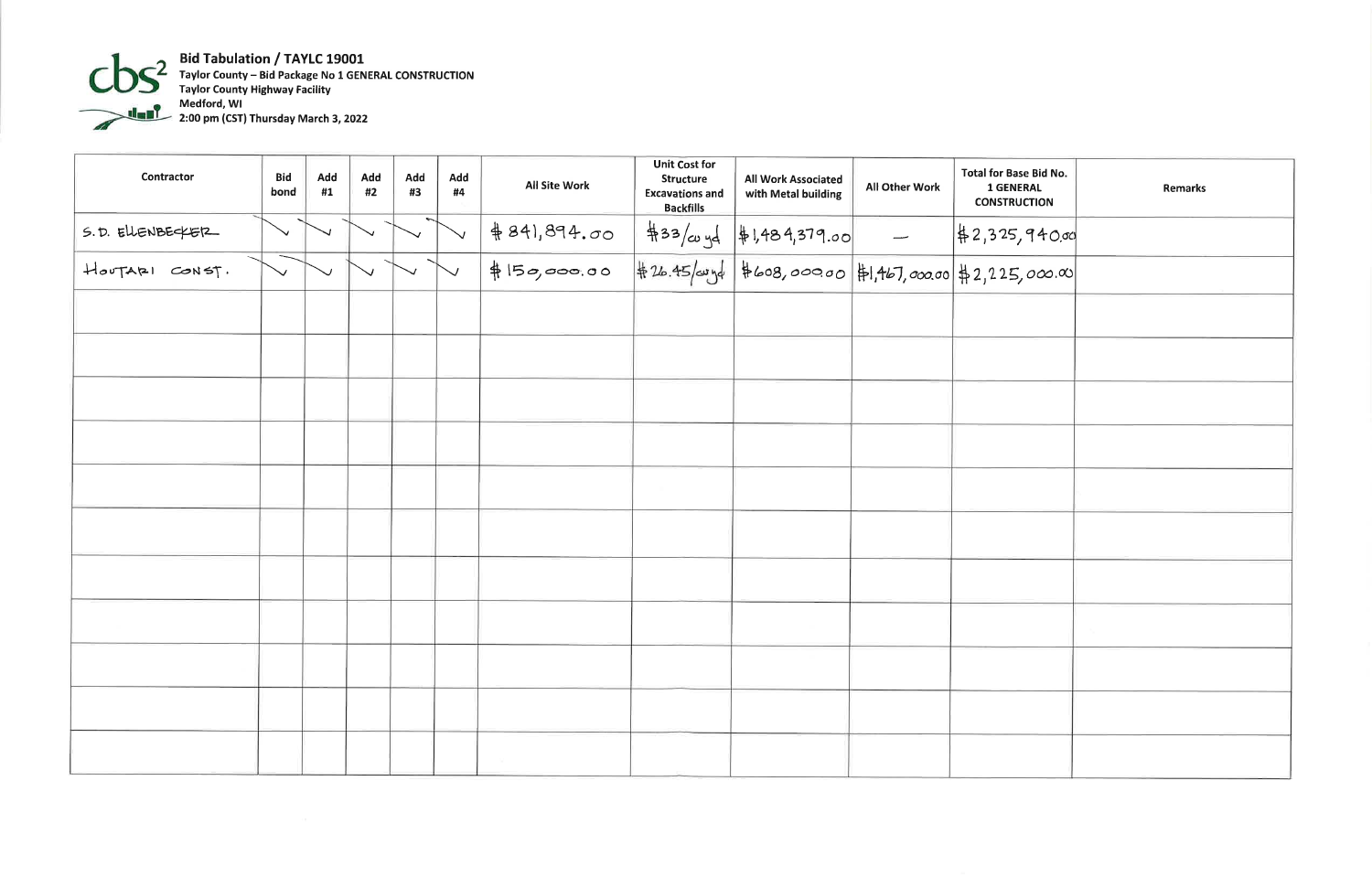

Bid Tabulation / TAYLC 19001<br>Taylor County – Bid Package No 2 HVAC & FIRE PROTECTION<br>Taylor County Highway Facility<br>Medford, WI<br>2:00 pm (CST) Thursday March 3, 2022

|              | Contractor                   | <b>Bid</b><br>bond | Add<br>#1    | Add<br>#2    | Add<br>#3  | Add<br>#4    | Total for Base Bid No. 2 HVAC & FIRE PROTECTION | Remarks |
|--------------|------------------------------|--------------------|--------------|--------------|------------|--------------|-------------------------------------------------|---------|
| $\bullet$    | S.D. ELLENBECKER             | $\checkmark$       | $\checkmark$ | $\checkmark$ |            | $\mathbf{v}$ | \$210,945.00                                    |         |
|              | $A + 2$ PLUMBING             | $\checkmark$       |              | $\checkmark$ |            | $\checkmark$ | $\# 267, 241.00$                                |         |
| $\mathbf{B}$ | COMFORT SYSTEMS              |                    | $\checkmark$ | $\searrow$   |            | $\checkmark$ | \$225,000.00                                    |         |
|              | FOREFRONT<br>MECHANICAL      |                    |              |              |            |              | #329,500.00                                     |         |
|              | NISCONSIN<br>MECH. SOLUTIONS |                    |              |              | $\searrow$ | $\vee$       | #226,840.00                                     |         |
|              |                              |                    |              |              |            |              |                                                 |         |
|              |                              |                    |              |              |            |              |                                                 |         |
|              |                              |                    |              |              |            |              |                                                 |         |
|              |                              |                    |              |              |            |              |                                                 |         |
|              |                              |                    |              |              |            |              |                                                 |         |
|              |                              |                    |              |              |            |              |                                                 |         |
|              |                              |                    |              |              |            |              |                                                 |         |
|              |                              |                    |              |              |            |              |                                                 |         |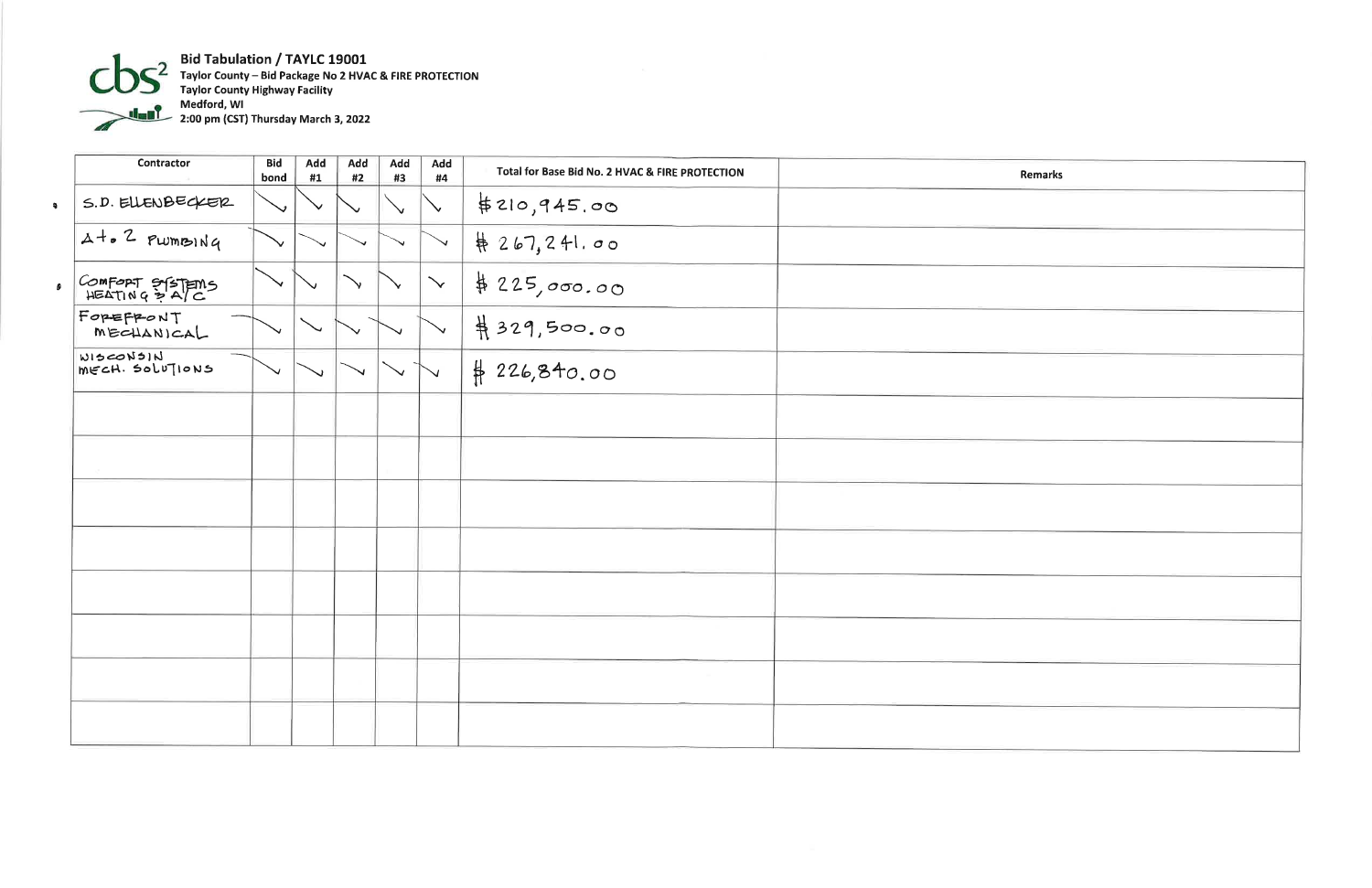

Bid Tabulation / TAYLC 19001<br>Taylor County – Bid Package No 3 ELECTRICAL<br>Taylor County Highway Facility<br>Medford, WI<br>2:00 pm (CST) Thursday March 3, 2022

| <b>Contractor</b>    | <b>Bid</b><br>bond | Add<br>#1 | Add<br>#2    | Add<br>#3 | Add<br>#4 | <b>Total for Base Bid No. 3 ELECTRICAL</b> | Remarks                     |
|----------------------|--------------------|-----------|--------------|-----------|-----------|--------------------------------------------|-----------------------------|
| $H \geq R$           | $\vee$             |           | $\checkmark$ |           |           | #170,000.00                                |                             |
| S.D. ELLENBECKER     | $\checkmark$       |           | $\sim$       |           |           | # 165, 750.00                              |                             |
| M < M1<br>$EUEC$ .   |                    |           |              |           |           | #169,000.00                                |                             |
| B = B ELECTRIC       |                    |           |              |           |           | 4216, 482.00                               | $\mathcal{L}^{\mathcal{L}}$ |
| ECON ELECTRIC        |                    |           |              |           |           | #239,975.00                                |                             |
| CUPPENT TECHNOLOGIES |                    |           |              |           |           | 4156,900.00                                |                             |
| HERKEL               | $\searrow$         |           | $\searrow$   |           |           | \$221,564.00                               |                             |
|                      |                    |           |              |           |           |                                            |                             |
|                      |                    |           |              |           |           |                                            |                             |
|                      |                    |           |              |           |           |                                            |                             |
|                      |                    |           |              |           |           |                                            |                             |
|                      |                    |           |              |           |           |                                            |                             |
|                      |                    |           |              |           |           |                                            |                             |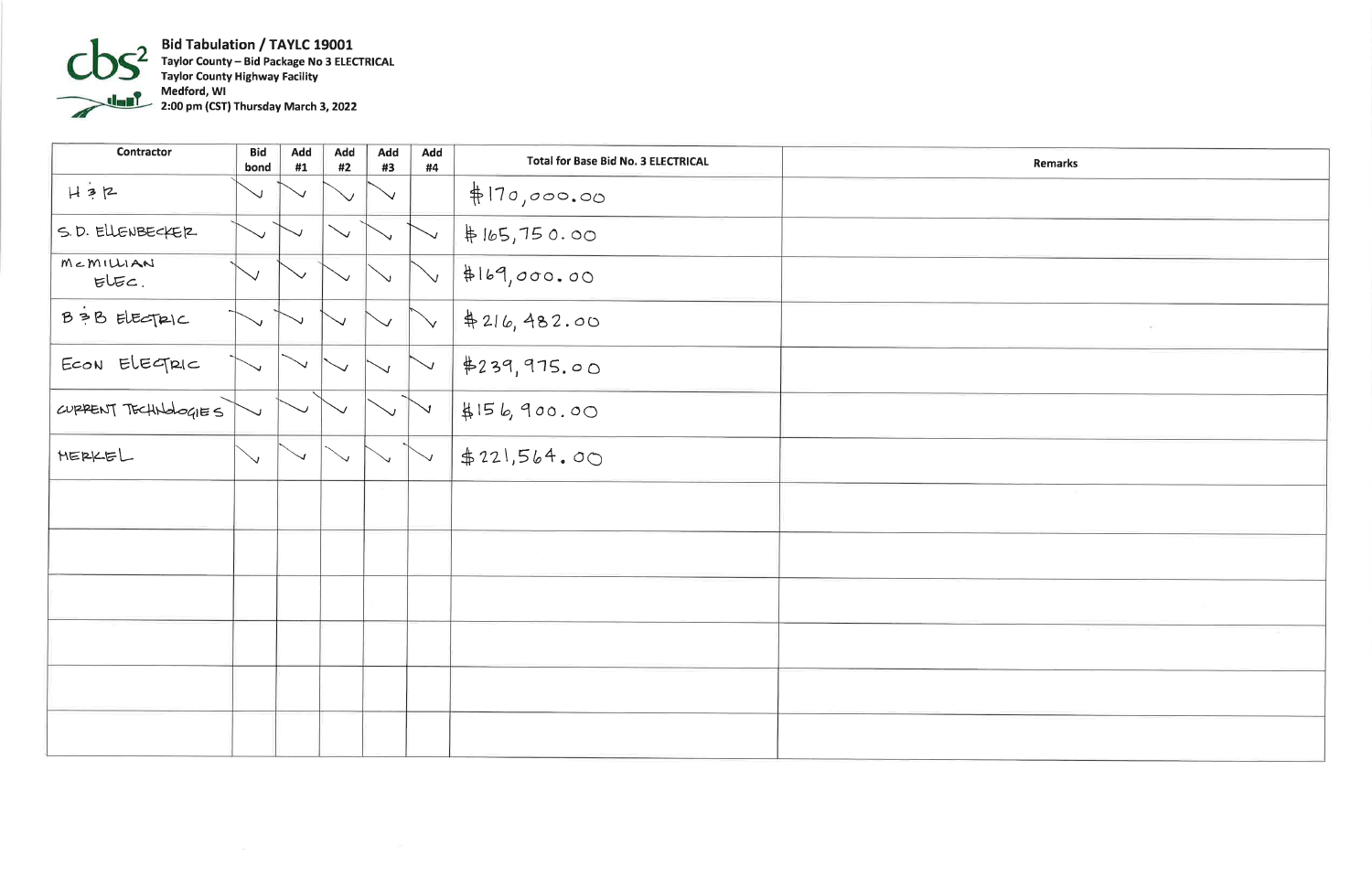

Bid Tabulation / TAYLC 19001<br>Taylor County – Bid Package No 4 PLUMBING<br>Taylor County Highway Facility<br>Medford, WI<br>2:00 pm (CST) Thursday March 3, 2022

| <b>Contractor</b>  | <b>Bid</b><br>bond | Add<br>#1 | <b>Add</b><br>#2 | Add<br>#3  | Add<br>#4    | <b>Total for Base Bid No. 4 PLUMBING</b> |                |
|--------------------|--------------------|-----------|------------------|------------|--------------|------------------------------------------|----------------|
| HoopER CORP.       | $\vee$             |           | $\checkmark$     |            | $\checkmark$ | 4218,280.00                              |                |
| A to 2 PLUMBING    | $\checkmark$       |           |                  | $\searrow$ | $\searrow$   | #175,524.00                              |                |
| AHERN              | ◡                  |           |                  |            |              | 4204,890.00                              |                |
| FOREFRONT<br>MECH. |                    |           |                  |            |              | #189,000.00                              |                |
|                    |                    |           |                  |            |              |                                          |                |
|                    |                    |           |                  |            |              |                                          |                |
|                    |                    |           |                  |            |              |                                          |                |
|                    |                    |           |                  |            |              |                                          |                |
|                    |                    |           |                  |            |              |                                          |                |
|                    |                    |           |                  |            |              | $\sim$ $ \times$                         | <b>COLLEGE</b> |
|                    |                    |           |                  |            |              |                                          |                |
|                    |                    |           |                  |            |              |                                          |                |
|                    |                    |           |                  |            |              |                                          |                |

 $\sim$ 

| Remarks |  |
|---------|--|
|         |  |
|         |  |
|         |  |
|         |  |
|         |  |
|         |  |
|         |  |
|         |  |
|         |  |
|         |  |
|         |  |
|         |  |
|         |  |
|         |  |
|         |  |
|         |  |
|         |  |
|         |  |
|         |  |
|         |  |
|         |  |
|         |  |
|         |  |
|         |  |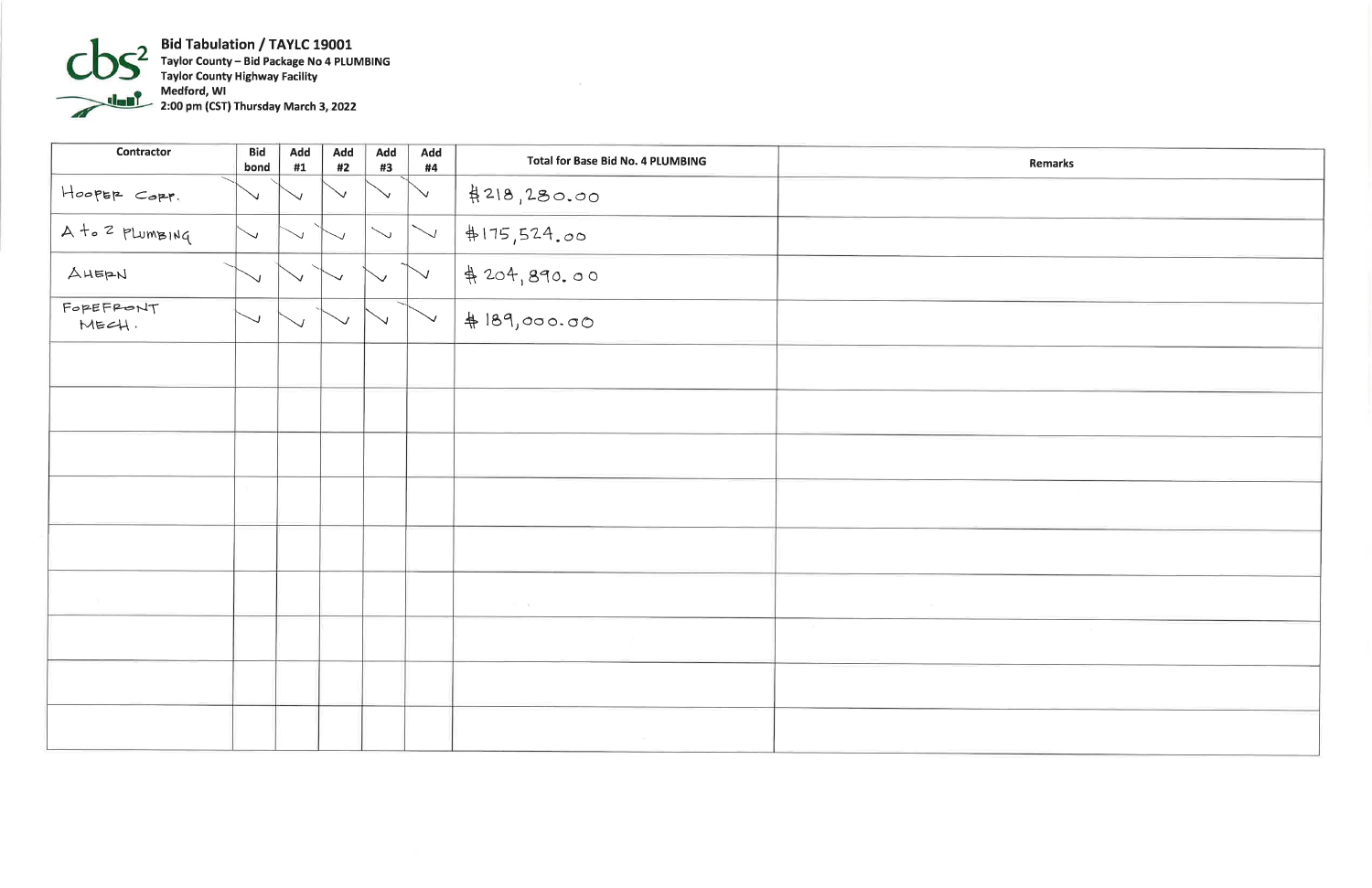

**Bid Tabulation / TAYLC 19001**<br>Taylor County – Bid Package No 5 SALT SHED<br>Taylor County Highway Facility<br>Medford, WI<br>2:00 pm (CST) Thursday March 3, 2022

| Contractor       | <b>Bid</b><br>bond | Add<br>#1 | Add<br>#2 | Add<br>#3 | Add<br>#4 | Total for Base Bid No. 5 SALT SHED | Total for Alternate No. SS1 SALT SHED |                |
|------------------|--------------------|-----------|-----------|-----------|-----------|------------------------------------|---------------------------------------|----------------|
| S.D. ELLENBECKER |                    |           |           |           | ↘         | #325,000.00                        | $\overline{\phantom{a}}$              |                |
| GREYSTONE CONST. |                    |           |           |           | ↘         | \$273,400.00                       | #89,830.00                            |                |
| A = B CONST.     |                    |           |           |           |           | #248,692.00                        | \$67,798.00                           |                |
|                  |                    |           |           |           |           |                                    |                                       |                |
|                  |                    |           |           |           |           |                                    |                                       |                |
|                  |                    |           |           |           |           |                                    |                                       |                |
|                  |                    |           |           |           |           |                                    |                                       |                |
|                  |                    |           |           |           |           |                                    |                                       |                |
|                  |                    |           |           |           |           |                                    |                                       |                |
|                  |                    |           |           |           |           | ACT                                |                                       |                |
|                  |                    |           |           |           |           |                                    |                                       | <b>Service</b> |
|                  |                    |           |           |           |           |                                    |                                       |                |
|                  |                    |           |           |           |           |                                    |                                       |                |

| <b>Remarks</b> |  |
|----------------|--|
|                |  |
|                |  |
|                |  |
|                |  |
|                |  |
| ×,             |  |
|                |  |
|                |  |
| I)             |  |
|                |  |
|                |  |
|                |  |
|                |  |
|                |  |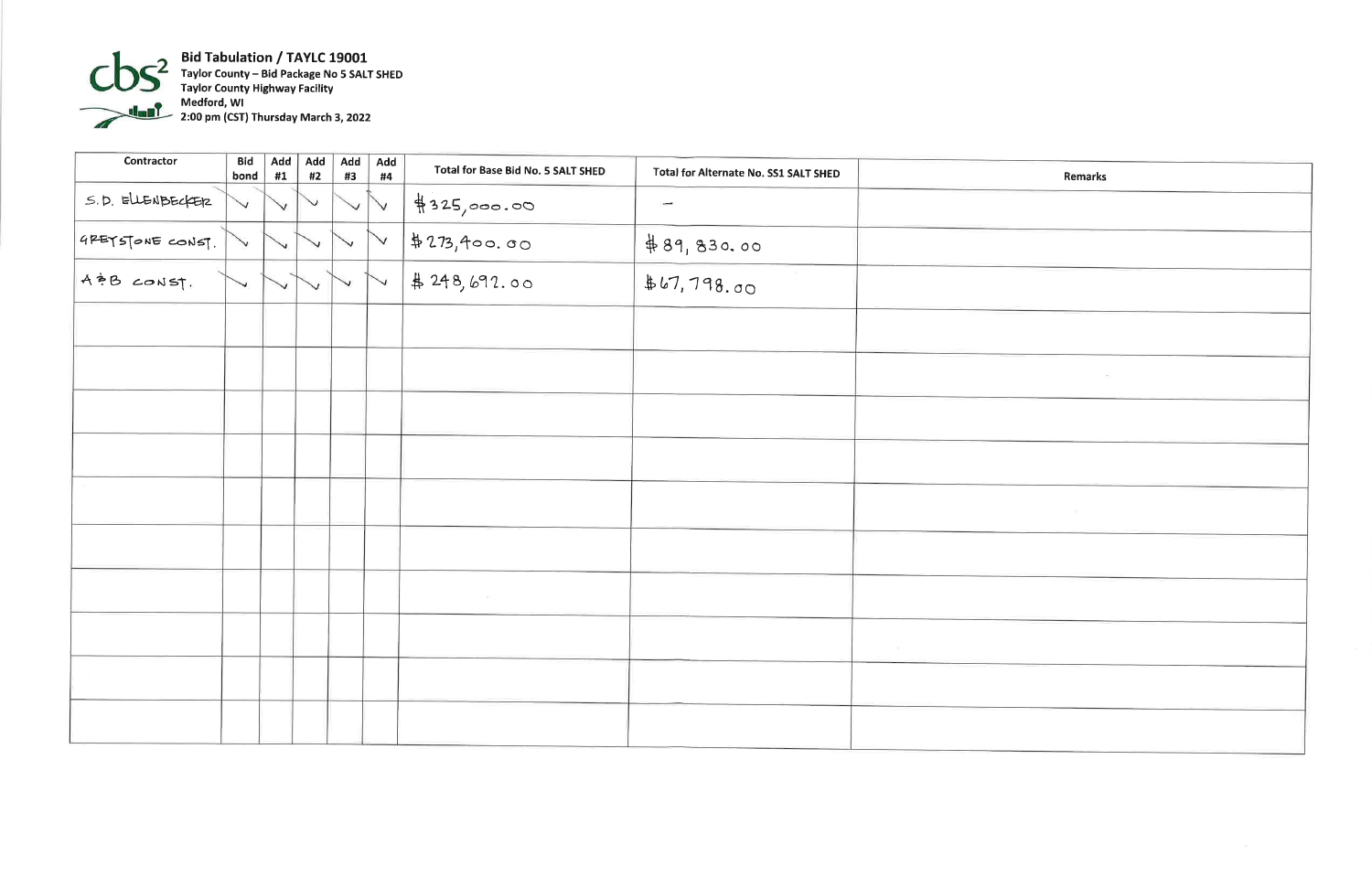

Your Project Solutions Start Here

 $3/3/22$ 

Mr. Ben Stanfley, Highway Commissioner Taylor County Highway Department 208 N 8th Street Medford, WI 54451

## Dear Ben,

As you know, bids were received and publicly opened on March 3, 2022, at 2:00 pm (CST) for work on the proposed Taylor County Highway Facility in Rib Lake, WI. A number of bids were received for the separate work scopes that included, General Construction, HVAC / Fire Protection Construction, Electrical Construction, Plumbing Construction and construction of the Salt Shed. After review and qualifications of the apparent low Bids, CBS2 recommends that the County accept the following bids:

- 1) Houtari Construction General Construction \$2,225,000.00
- 2) Comfort Systems Heating & Air Conditioning HVAC / Fire Protection \$225,000

Re: Highway Facility Bids

- 3) Current Technologies -- Electrical Construction \$156,900
- 4) A to Z Plumbing \$175,524

As noted, bids were also received and opened for construction of the Salt Shed, but due to irregularities and inconsistencies in those bids, we have not been able to verify accuracy of the submissions and therefore, at this time, CBS2 recommends the County reject all bids for this work. Further, we do recommend that the County consider acquiring a salt shed through Sourcewell which, essentially provides preferred pricing to government entities. It is our understanding that Richland County (WI) recently procured their salt shed through this method and is very satisfied with the end product. This procurement method is allowed in / under Wisconsin law.

Bids for the four (4) prime bid packages listed above totaled \$2,782,424.00. We recommended that the County add \$363,230.00 (includes alternate bid) to obtain a salt shed through Sourcewell from Greystone Construction for a total construction cost of \$3,145,654.00.

We have included a copy of the original Tabulation Sheet for your reference and information. Should you have any questions, please contact, me, Kim Grabinski  $\omega$ 219.689.5289 / kgrabinski@cbssquaredinc.com or Bob Sworski @ 715.450.6543. We will send a formal tabulation sheet under separate cover.

Sincerely,

Kim Grabinski, NCARB Project Manager

770 Technology Way Chippewa Falls, WI 54729

**Encl: Bid Tabulation sheet** 

info@cbssquaredinc.com

cbssquaredinc.com